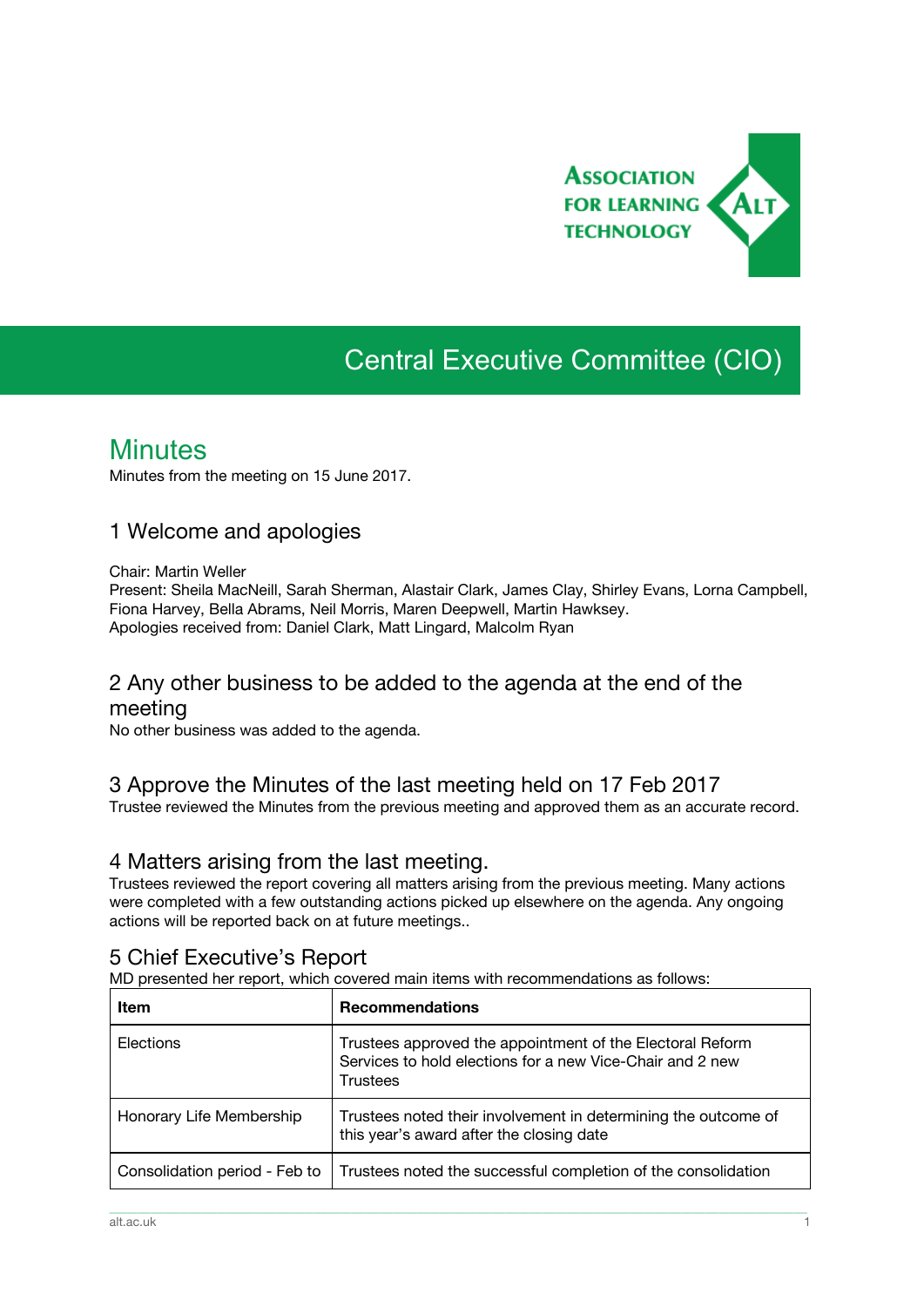| April 2017                                     | period and their thanks to the staff team                                                                                                                                                                                                                                                                                                                                                                                                                                                                                                                                                               |
|------------------------------------------------|---------------------------------------------------------------------------------------------------------------------------------------------------------------------------------------------------------------------------------------------------------------------------------------------------------------------------------------------------------------------------------------------------------------------------------------------------------------------------------------------------------------------------------------------------------------------------------------------------------|
| Operationalising the new<br>Strategy 2017-2020 | Trustees reviewed the addition to the plan and new developments<br>within the new strategy                                                                                                                                                                                                                                                                                                                                                                                                                                                                                                              |
| Operational plan 2017 and<br>risk management   | Trustees formally noted the updated risk register and the actions<br>taken to mitigate the risks identified in particular in relation to the<br>journal's publication and other risks, as follows:<br>Journal contract: this continues to be the biggest risk, with direct<br>action from Trustees and senior staff. We are making progress<br>towards securing the new contract and the transition to the new<br>platform is about to get underway, but the journal has not yet<br>resumed operations. We anticipate to have submissions open and<br>papers being published within the next 4-6 weeks. |
|                                                | <b>CMALT</b> assessments: the number of submissions we are<br>receiving continues to increase gradually and is close to capacity.<br>We have incorporated the need to ensure the submission and<br>assessment process is robust enough to scale into the new<br>CMALT initiative project. Senior staff working together with Tom<br>Palmer to manage this risk.                                                                                                                                                                                                                                         |
|                                                | <b>OER18 planning:</b> at the end of Q1 there were outstanding details<br>such as dates and a venue as yet unconfirmed. This has since<br>progressed and this risk has decreased again.                                                                                                                                                                                                                                                                                                                                                                                                                 |
|                                                | Senior staffing: in view of Martin Hawksey's decrease in<br>post-fraction to 0.2 FTE equivalent during the period of research<br>leave from July '17 - March '18 senior staffing has increased in<br>risk. We are mitigating this risk by having in place a detailed plan<br>for covering parts of the role and Chair/Vice-Chair have offered<br>additional support for MD during this time.                                                                                                                                                                                                            |
| Staffing                                       | Trustees formally note that Martin Hawksey will be taking research<br>leave from July '17 to March '18 and the cover arrangements that<br>have been put in place including contracting David Jennings to<br>manage the new Pathways to CMALT initiative                                                                                                                                                                                                                                                                                                                                                 |
| Pathways to CMALT                              | Trustees noted that one Trustee is asked to volunteer to work with<br>MD on general oversight of the project. SE, SS and SM expressed<br>an interest.                                                                                                                                                                                                                                                                                                                                                                                                                                                   |

Other items from the report were also discussed including:

Ongoing discussions with Blackboard regarding Ultra webinar access.

MD noted ongoing liaison with DfE.

Highlighted ongoing work with the BLE course, in particular, increased staff involvement from the ALT staff team. The project is now considering long term sustainability. AC queried the licensing of course materials. NM confirmed whilst the course included CC material, created materials were copyrighted to the funder as per their request.

\_\_\_\_\_\_\_\_\_\_\_\_\_\_\_\_\_\_\_\_\_\_\_\_\_\_\_\_\_\_\_\_\_\_\_\_\_\_\_\_\_\_\_\_\_\_\_\_\_\_\_\_\_\_\_\_\_\_\_\_\_\_\_\_\_\_\_\_\_\_\_\_\_\_\_\_\_\_\_\_\_\_\_\_\_\_\_\_\_\_\_\_\_\_\_\_\_\_\_\_\_\_\_\_\_\_\_\_\_\_\_\_\_\_\_\_\_\_\_\_\_\_\_\_\_\_\_\_\_\_\_\_\_\_\_\_\_\_\_\_\_\_\_\_\_\_\_\_\_\_

## 6 [Confidential item]HR Report

This item is omitted from the public version of the minutes.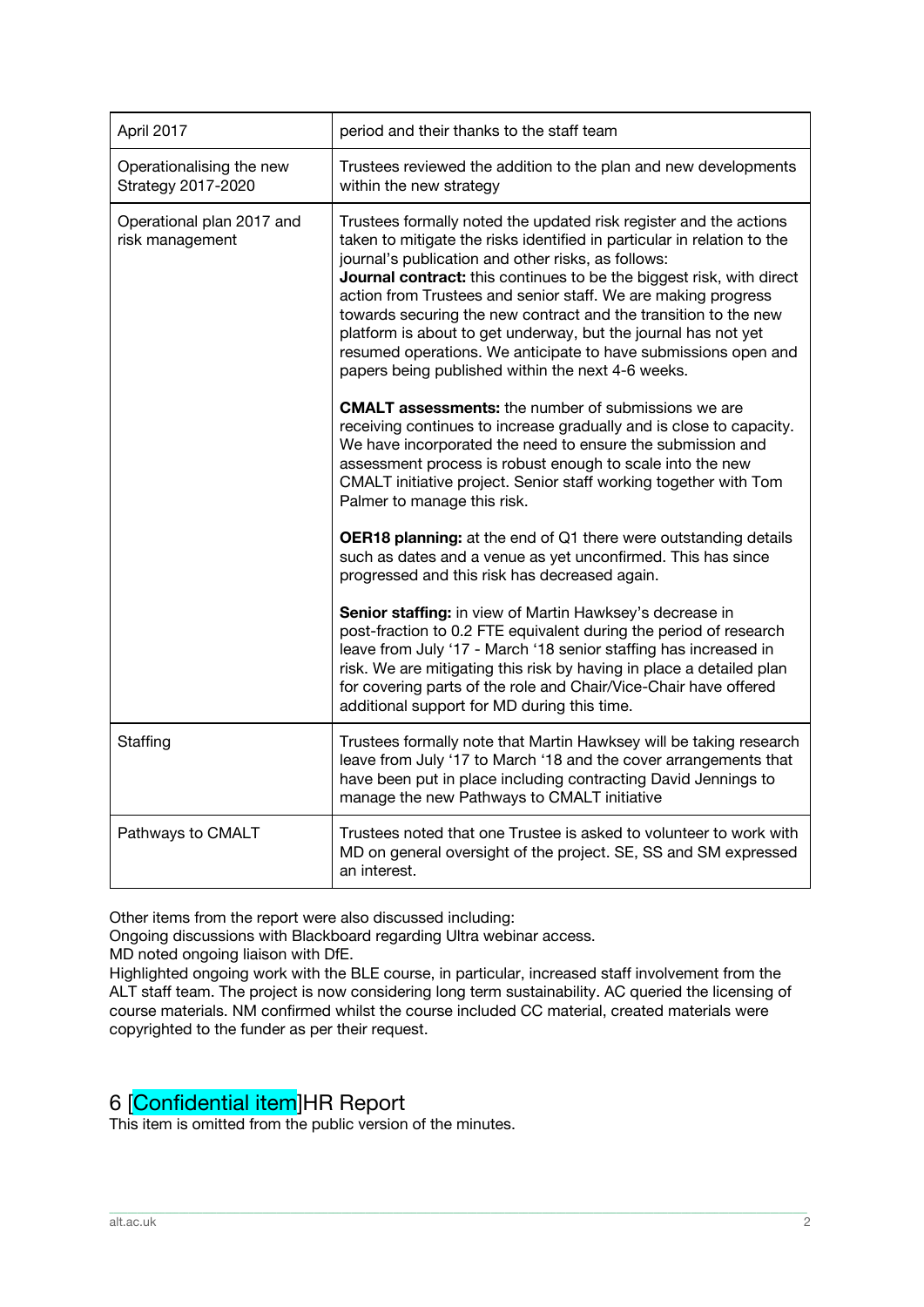## 7 Operational Committees (15 min each):

#### Communications and Publications

NM reviewed the latest meeting. Highlighted that the committee has oversight of the blog, journal and conference. Actions reflect this support and an important feedback channel for work in this area. NM updated on the Journal transition and the new partnership with Open Academia. Manuscripts are ready for when the journal site is ready. The Editorial Board has been very well attended by senior members from around the world and their input has been valued and reassuring to have their endorsement. NM noted thanks for MD for expediency in which this issue has been addressed. MW asked about the role of Open Academia. MD highlighted that they provide all the services that were provided by Co-Action with the exception that ALT is the named publisher. This will give us security regarding all the data and DOI's which removes the risk of our data being transferred to another publisher. NM also highlighted that as the Journal publisher it gives us more control over the process for gaining an impact factor.

Currently to have 4 papers that have been peer reviewed and are ready to be published. We have 20 papers in peer review which have been transferred to the new OJS installation. There are also 30 enquiries from prospective authors which will be followed up when the system is online. There is also an opportunity now to tidy up the reviewer database.

#### Further Education + cross sector engagement

BA highlighted that FE/Skills have engaged much more with submission for the annual conference. JC noted whilst the support has been better there is still an issue with the tone of review comments. MD will make sure this is fed back into the conference committees. BA pleased that ALT as an org. had encouraged those from FE/Skills to submit and this could be something used to communicate to the wider sector. BA noted thanks to JC for his chairship of the committee. BA keen to develop more connection with Skills and links to Apprenticeships and ALUP. NM highlighted opportunities via the fourth phase of the BLE project.

#### Membership Development

Met recently and highlight continues to me the membership report. Priority to support the communication to members for the opportunities to get reward and recognition. SS was interested to get feedback from Trustees for areas for the committee to explore. JC noted opportunities in the wake of the apprenticeship for membership. MD also highlighted opportunities for committee members to become editors of the #altc blog. AC highlighted positive work between ALT Members Groups with the OE SIG and FELTAG SIG joint webinar.

## 8 Journal Transition and recent meeting of the Editorial Board

Trustees formally noted the update on the journal, including ALT's new partnership with Open Academia and progress made to re-sume journal operations as soon as possible. NM also reported on this under the previous agenda item following input from Committee Members and the Editorial Board. Trustees expressed their thanks to NM and MD for their work on this as well as the Editorial Team.

## 9 Financial Report & Annual Report and Accounts

This report provided an update on ALT's financial position at the end of the first quarter of this financial year, by 30 April 2017. In addition to this report the Annual Report and Accounts, including the report from the Auditors are being presented.

#### DC and MD reported on Q1:

Overall Q1 has turned out somewhat different from expected, however this is largely due to changes in timing between Q1 and Q2. Overall we are on track achieving our financial aims, although the OER17 conference has generated slightly less income than hoped for. Project income has

\_\_\_\_\_\_\_\_\_\_\_\_\_\_\_\_\_\_\_\_\_\_\_\_\_\_\_\_\_\_\_\_\_\_\_\_\_\_\_\_\_\_\_\_\_\_\_\_\_\_\_\_\_\_\_\_\_\_\_\_\_\_\_\_\_\_\_\_\_\_\_\_\_\_\_\_\_\_\_\_\_\_\_\_\_\_\_\_\_\_\_\_\_\_\_\_\_\_\_\_\_\_\_\_\_\_\_\_\_\_\_\_\_\_\_\_\_\_\_\_\_\_\_\_\_\_\_\_\_\_\_\_\_\_\_\_\_\_\_\_\_\_\_\_\_\_\_\_\_\_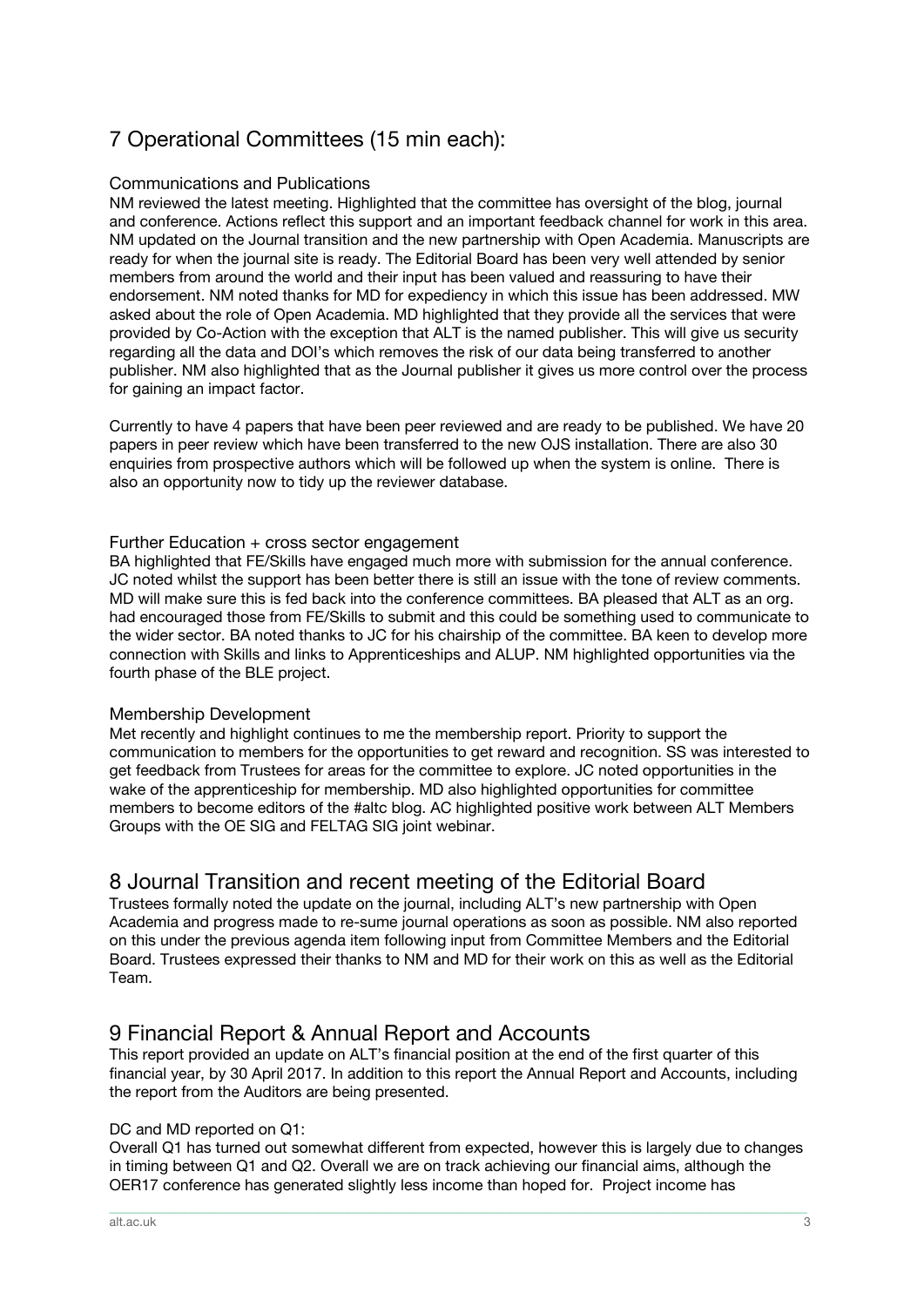performed as expected. Membership and CMALT income continues well. Expenditure is in line with expectations except for the journal publishing costs, which have not been paid in the first quarter.

Recommendation: Trustees formally noted the outturn for Q1, 2017/18.

Trustees also reviewed the Annual Report and Accounts at this meeting. The audit went extremely well this year and did not identify any issues.

DC's report to the Annual Accounts:

This has been an exciting year for ALT, with the launch of our new strategy, our first year as a Charitable Incorporated Organisation (CIO) and developments in our core activities. That strategy, as set out in this document, demonstrates our three key aims and supporting objectives. Achieving these requires financial stability, and the execution of our financial strategy. That financial strategy is simple – the core activities of ALT need to be funded by its recurring sources of income which are membership fees, CMALT certification fees and income from conferences. Additional projects are financed by specific funding relating to those projects.

This strategy has been achieved during the current year, with income increasing by just under 5% and expenditure being kept closely controlled, resulting in a balanced outturn, represented by a small deficit of £4,018. In the context of ALT's overall finances, and reserves held, this deficit does not cause any concern to the Trustees. We will be able to use this financial stability, and our CIO status, to organise ourselves in an appropriate way to achieve our strategy.

It is worth reiterating that ALT is a small organization with a modest budget. It is enabled to have a very large impact in the field of educational technology by the significant time and energy contributed by its members, operational committees and Trustees, all supported by the hard work of the staff team.

My thanks to them and in particular Maren and Jane, whose highly organized approach to the finances of ALT make my role a very straightforward one.

Recommendation: Trustees reviewed the Annual Report and approved the Annual Report and Accounts for 2016/7 and the signing of the letter of representation.

#### 10 Innovation, Community & Technology Report Report from Martin Hawksey

Martin Hawksey presented his report and provided an update on work across the organisation in the first few months of this year since the launch of the new strategy. Martin's focus in terms of technology has been on essential maintenance and consolidation to provide the best platform for the new developments set out in the strategy. However, there has been innovation in the online delivery of events, which the OER17 conference in particular has benefitted from. In addition, progress on social media and communications in general has supported greater community engagement since the launch of the new strategy and this is reflected in this as well as other reports on events and membership.

In particular this report included actions and recommendations for the Committee to:

- Further disseminate the findings from the ALT Annual Survey;
- Note the verification of ALT's official Twitter account;
- Report to other Committees and Trustees on the increased impact achieved with an innovative approach of the OER17 conference;
- Explore CC-licensed content published for the new ALT Strategy.

Looking ahead, the run up to the Annual Conference will see the first new projects set out in the new \_\_\_\_\_\_\_\_\_\_\_\_\_\_\_\_\_\_\_\_\_\_\_\_\_\_\_\_\_\_\_\_\_\_\_\_\_\_\_\_\_\_\_\_\_\_\_\_\_\_\_\_\_\_\_\_\_\_\_\_\_\_\_\_\_\_\_\_\_\_\_\_\_\_\_\_\_\_\_\_\_\_\_\_\_\_\_\_\_\_\_\_\_\_\_\_\_\_\_\_\_\_\_\_\_\_\_\_\_\_\_\_\_\_\_\_\_\_\_\_\_\_\_\_\_\_\_\_\_\_\_\_\_\_\_\_\_\_\_\_\_\_\_\_\_\_\_\_\_\_